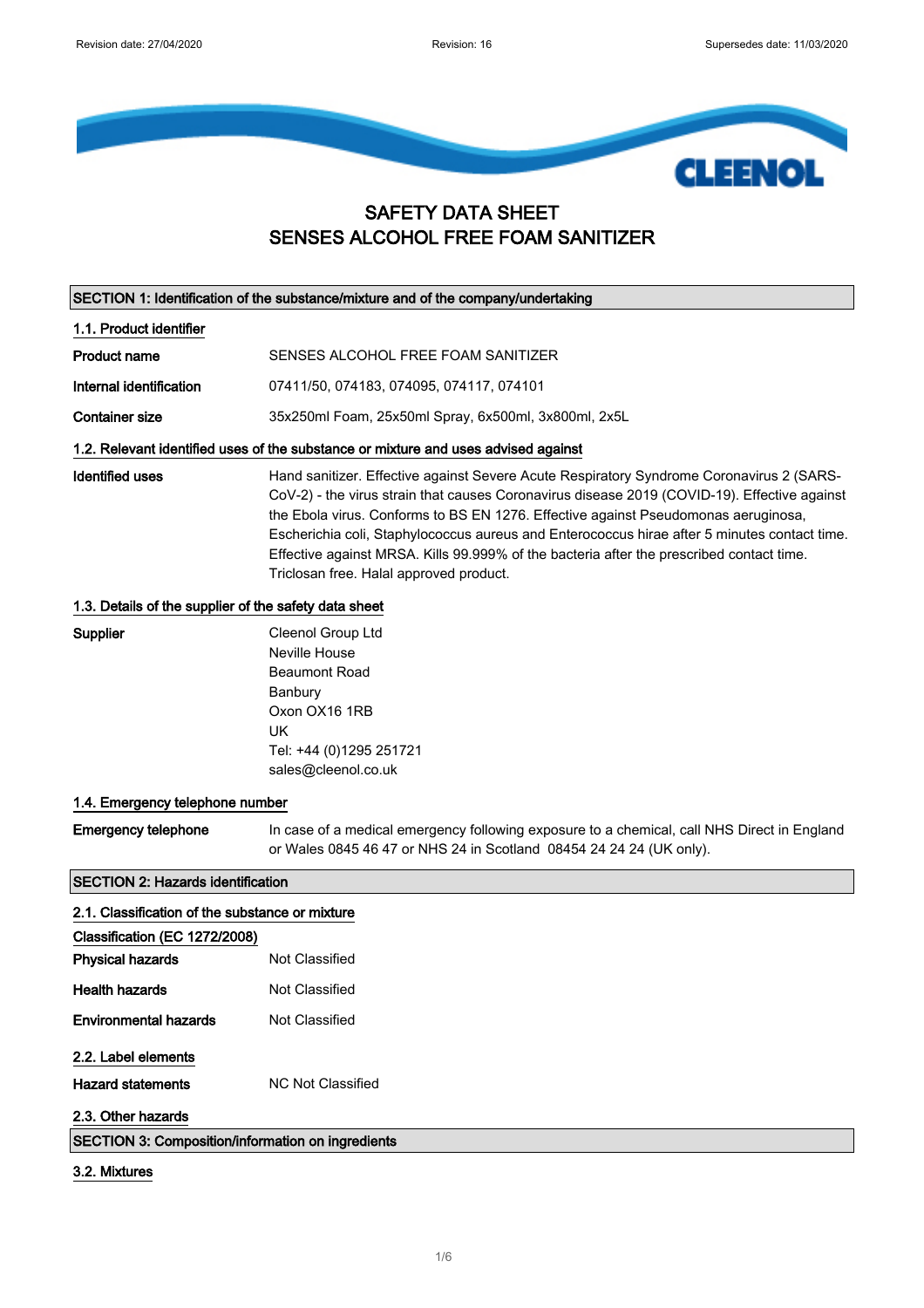| <b>COCAMIDOPROPYL BETAINE</b>                                                   | $1 - 5%$                                                                                                                                                                                                                                             |  |
|---------------------------------------------------------------------------------|------------------------------------------------------------------------------------------------------------------------------------------------------------------------------------------------------------------------------------------------------|--|
| CAS number: 61789-40-0                                                          | EC number: 263-058-8                                                                                                                                                                                                                                 |  |
| Classification<br>Skin Irrit. 2 - H315<br>Eye Irrit. 2 - H319                   |                                                                                                                                                                                                                                                      |  |
|                                                                                 | The full text for all hazard statements is displayed in Section 16.                                                                                                                                                                                  |  |
| <b>SECTION 4: First aid measures</b>                                            |                                                                                                                                                                                                                                                      |  |
| 4.1. Description of first aid measures                                          |                                                                                                                                                                                                                                                      |  |
| Inhalation                                                                      | Unlikely route of exposure as the product does not contain volatile substances.                                                                                                                                                                      |  |
| Ingestion                                                                       | Rinse mouth thoroughly with water. Give a few small glasses of water or milk to drink. Keep<br>affected person under observation. Get medical attention if a large quantity has been<br>ingested.                                                    |  |
| Skin contact                                                                    | In the event of any sensitisation symptoms developing, ensure further exposure is avoided.                                                                                                                                                           |  |
| Eye contact                                                                     | Do not rub eye. Remove any contact lenses and open eyelids wide apart. Wash with plenty of<br>water.                                                                                                                                                 |  |
|                                                                                 | 4.2. Most important symptoms and effects, both acute and delayed                                                                                                                                                                                     |  |
| <b>General information</b>                                                      | The product is considered to be a low hazard under normal conditions of use.                                                                                                                                                                         |  |
| Inhalation                                                                      | No adverse effects known.                                                                                                                                                                                                                            |  |
| Ingestion                                                                       | No adverse effects known. May cause discomfort.                                                                                                                                                                                                      |  |
| <b>Skin contact</b>                                                             | No adverse effects known.                                                                                                                                                                                                                            |  |
| Eye contact                                                                     | No adverse effects known.                                                                                                                                                                                                                            |  |
| 4.3. Indication of any immediate medical attention and special treatment needed |                                                                                                                                                                                                                                                      |  |
| <b>Specific treatments</b>                                                      | Treat symptomatically.                                                                                                                                                                                                                               |  |
| <b>SECTION 5: Firefighting measures</b>                                         |                                                                                                                                                                                                                                                      |  |
| 5.1. Extinguishing media                                                        |                                                                                                                                                                                                                                                      |  |
| Suitable extinguishing media                                                    | The product is not flammable. Use fire-extinguishing media suitable for the surrounding fire.                                                                                                                                                        |  |
| Unsuitable extinguishing<br>media                                               | None known.                                                                                                                                                                                                                                          |  |
| 5.2. Special hazards arising from the substance or mixture                      |                                                                                                                                                                                                                                                      |  |
| Specific hazards                                                                | None known.                                                                                                                                                                                                                                          |  |
| 5.3. Advice for firefighters                                                    |                                                                                                                                                                                                                                                      |  |
| Protective actions during<br>firefighting                                       | No specific firefighting precautions known.                                                                                                                                                                                                          |  |
| Special protective equipment<br>for firefighters                                | Use protective equipment appropriate for surrounding materials. Firefighter's clothing<br>conforming to European standard EN469 (including helmets, protective boots and gloves) will<br>provide a basic level of protection for chemical incidents. |  |

# SECTION 6: Accidental release measures

6.1. Personal precautions, protective equipment and emergency procedures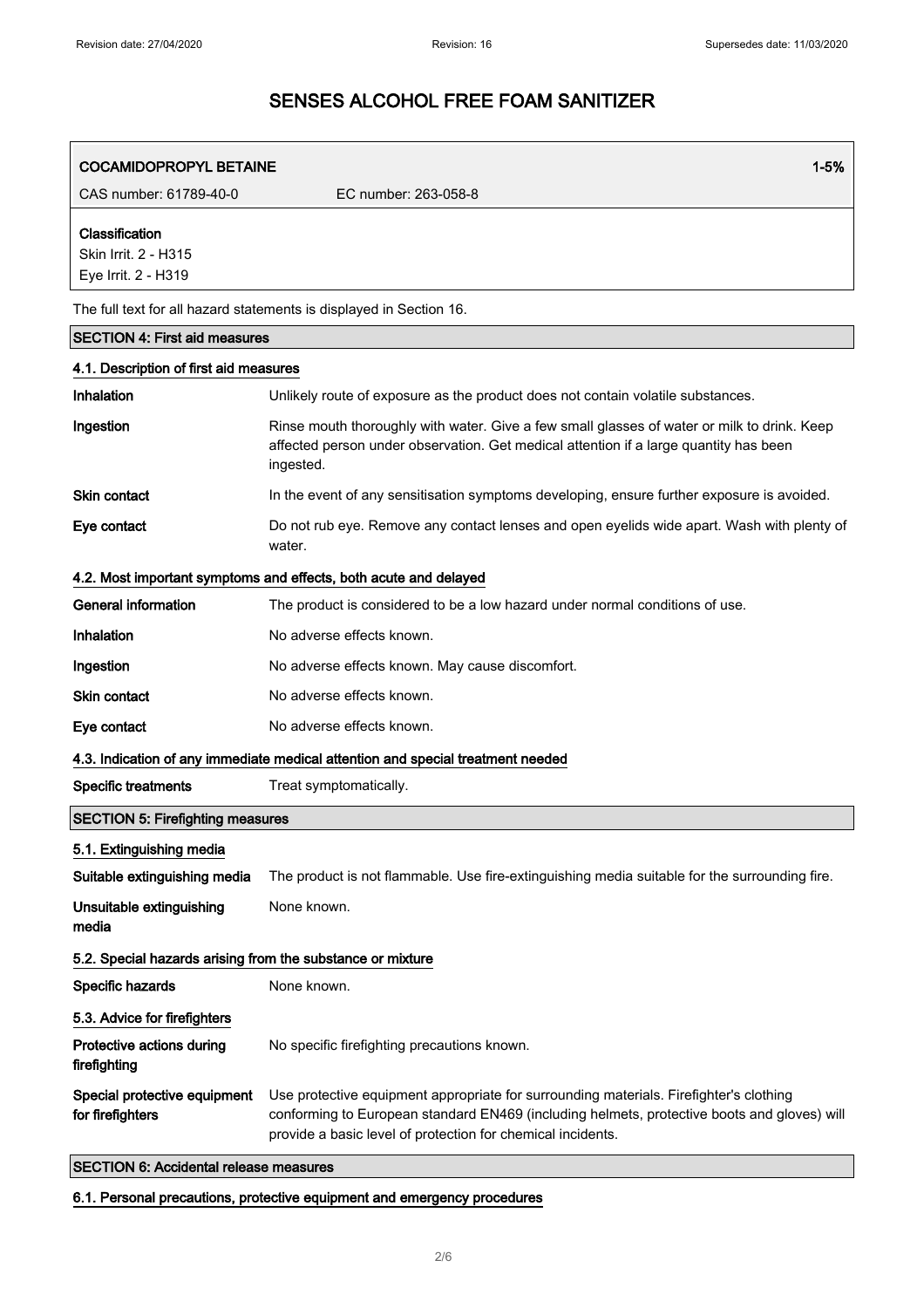| <b>Personal precautions</b>                                                                                                                                                                                | Do not touch or walk into spilled material. Take care as floors and other surfaces may become<br>slippery.                     |
|------------------------------------------------------------------------------------------------------------------------------------------------------------------------------------------------------------|--------------------------------------------------------------------------------------------------------------------------------|
| 6.2. Environmental precautions                                                                                                                                                                             |                                                                                                                                |
| <b>Environmental precautions</b>                                                                                                                                                                           | Avoid discharge to the aquatic environment.                                                                                    |
| 6.3. Methods and material for containment and cleaning up                                                                                                                                                  |                                                                                                                                |
| Methods for cleaning up                                                                                                                                                                                    | Absorb in vermiculite, dry sand or earth and place into containers.                                                            |
| 6.4. Reference to other sections                                                                                                                                                                           |                                                                                                                                |
| Reference to other sections                                                                                                                                                                                | For waste disposal, see Section 13.                                                                                            |
| <b>SECTION 7: Handling and storage</b>                                                                                                                                                                     |                                                                                                                                |
| 7.1. Precautions for safe handling                                                                                                                                                                         |                                                                                                                                |
| <b>Usage precautions</b>                                                                                                                                                                                   | No specific requirements are anticipated under normal conditions of use.                                                       |
|                                                                                                                                                                                                            | 7.2. Conditions for safe storage, including any incompatibilities                                                              |
| <b>Storage precautions</b>                                                                                                                                                                                 | No specific requirements are anticipated under normal conditions of use.                                                       |
| Storage class                                                                                                                                                                                              | Chemical storage.                                                                                                              |
| 7.3. Specific end use(s)                                                                                                                                                                                   |                                                                                                                                |
| Specific end use(s)                                                                                                                                                                                        | The identified uses for this product are detailed in Section 1.2. Refer to Product Use Guide<br>(PUG) for further information. |
| SECTION 8: Exposure controls/Personal protection                                                                                                                                                           |                                                                                                                                |
| 8.1. Control parameters<br>Occupational exposure limits<br><b>CITRIC ACID</b><br>Long-term exposure limit (8-hour TWA): 4 mg/m <sup>3</sup><br>Short-term exposure limit (15-minute): 10 mg/m <sup>3</sup> |                                                                                                                                |
| 8.2. Exposure controls                                                                                                                                                                                     |                                                                                                                                |
| Protective equipment                                                                                                                                                                                       |                                                                                                                                |
| <b>SECTION 9: Physical and chemical properties</b>                                                                                                                                                         |                                                                                                                                |
| 9.1. Information on basic physical and chemical properties                                                                                                                                                 |                                                                                                                                |
| Appearance                                                                                                                                                                                                 | Liquid.                                                                                                                        |
| Colour                                                                                                                                                                                                     | Colourless.                                                                                                                    |
| Odour                                                                                                                                                                                                      | Odourless.                                                                                                                     |

pH (concentrated solution): 4.5 - 5.5

Flash point Not applicable.

Other flammability **Not** applicable.

Solubility(ies) Soluble in water. Auto-ignition temperature Not applicable. Decomposition Temperature Not determined.

Relative density  $\sim 1.006$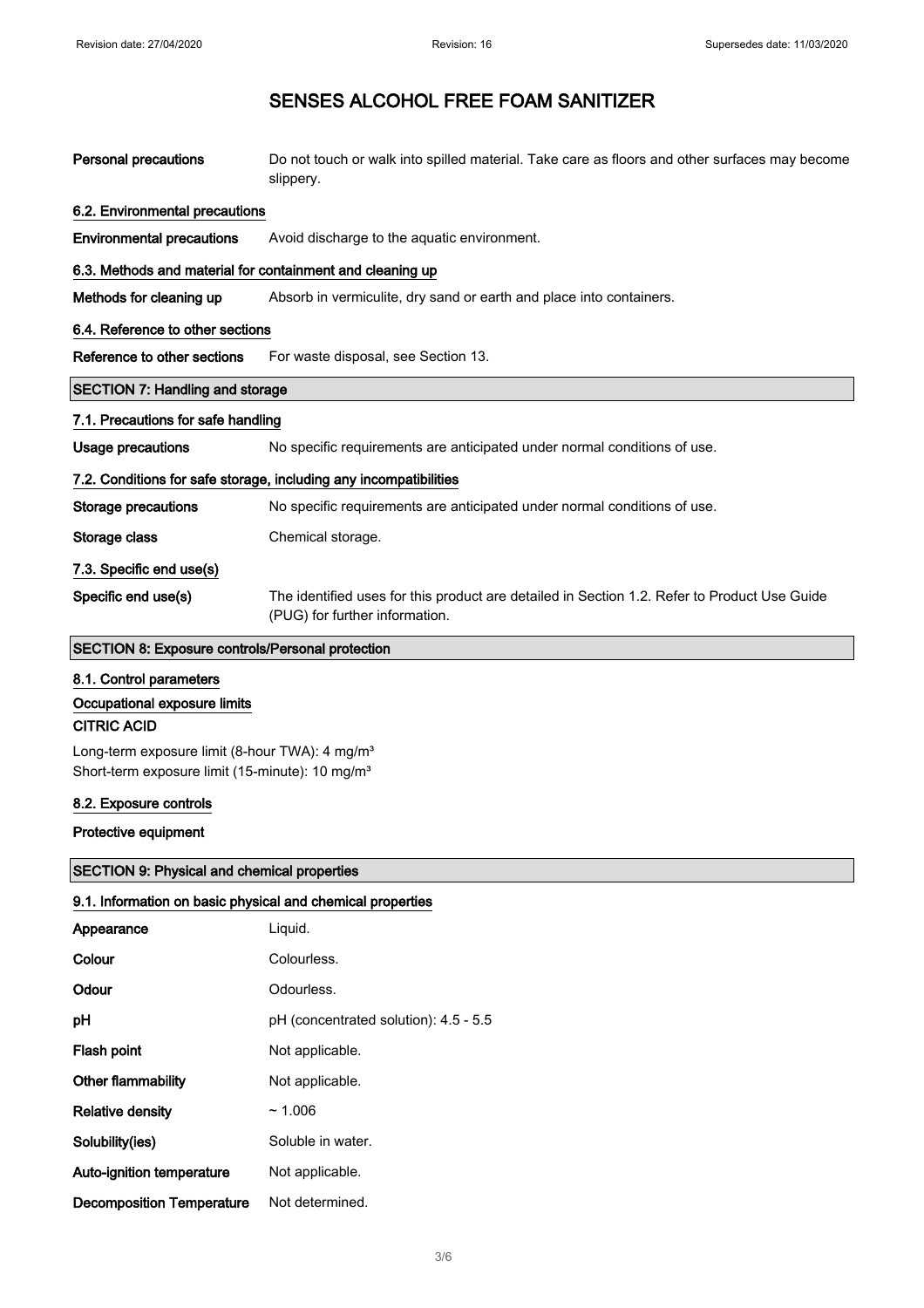| <b>Viscosity</b>                                                                                   | Non-viscous.                                                                                                                       |
|----------------------------------------------------------------------------------------------------|------------------------------------------------------------------------------------------------------------------------------------|
| <b>Explosive properties</b>                                                                        | Not applicable.                                                                                                                    |
| <b>Oxidising properties</b>                                                                        | The mixture itself has not been tested but none of the ingredient substances meet the criteria<br>for classification as oxidising. |
| 9.2. Other information                                                                             |                                                                                                                                    |
| <b>Refractive index</b>                                                                            | $2.5 - 3.5$                                                                                                                        |
| Volatile organic compound                                                                          | This product contains a maximum VOC content of <1 %.                                                                               |
| <b>SECTION 10: Stability and reactivity</b>                                                        |                                                                                                                                    |
| 10.1. Reactivity                                                                                   |                                                                                                                                    |
| Reactivity                                                                                         | There are no known reactivity hazards associated with this product.                                                                |
| 10.2. Chemical stability                                                                           |                                                                                                                                    |
| <b>Stability</b>                                                                                   | Stable at normal ambient temperatures and when used as recommended.                                                                |
| 10.3. Possibility of hazardous reactions                                                           |                                                                                                                                    |
| Possibility of hazardous<br>reactions                                                              | No specific material or group of materials is likely to react with the product to produce a<br>hazardous situation.                |
| 10.4. Conditions to avoid                                                                          |                                                                                                                                    |
| <b>Conditions to avoid</b>                                                                         | There are no known conditions that are likely to result in a hazardous situation.                                                  |
| 10.5. Incompatible materials                                                                       |                                                                                                                                    |
| Materials to avoid                                                                                 | No specific material or group of materials is likely to react with the product to produce a<br>hazardous situation.                |
| 10.6. Hazardous decomposition products                                                             |                                                                                                                                    |
| Hazardous decomposition<br>products                                                                | Does not decompose when used and stored as recommended.                                                                            |
| <b>SECTION 11: Toxicological information</b>                                                       |                                                                                                                                    |
| 11.1. Information on toxicological effects                                                         |                                                                                                                                    |
| <b>SECTION 12: Ecological information</b>                                                          |                                                                                                                                    |
| Ecotoxicity                                                                                        | Not regarded as dangerous for the environment.                                                                                     |
| 12.1. Toxicity                                                                                     |                                                                                                                                    |
| 12.2. Persistence and degradability<br>Persistence and degradability The product is biodegradable. |                                                                                                                                    |
|                                                                                                    |                                                                                                                                    |
| 12.3. Bioaccumulative potential<br><b>Bioaccumulative potential</b>                                | The product does not contain any substances expected to be bioaccumulating.                                                        |
|                                                                                                    |                                                                                                                                    |
| 12.4. Mobility in soil                                                                             | Soluble in water.                                                                                                                  |
| <b>Mobility</b>                                                                                    |                                                                                                                                    |
| 12.5. Results of PBT and vPvB assessment                                                           |                                                                                                                                    |
| Results of PBT and vPvB<br>assessment                                                              | This product does not contain any substances classified as PBT or vPvB.                                                            |
| 12.6. Other adverse effects                                                                        |                                                                                                                                    |

4/ 6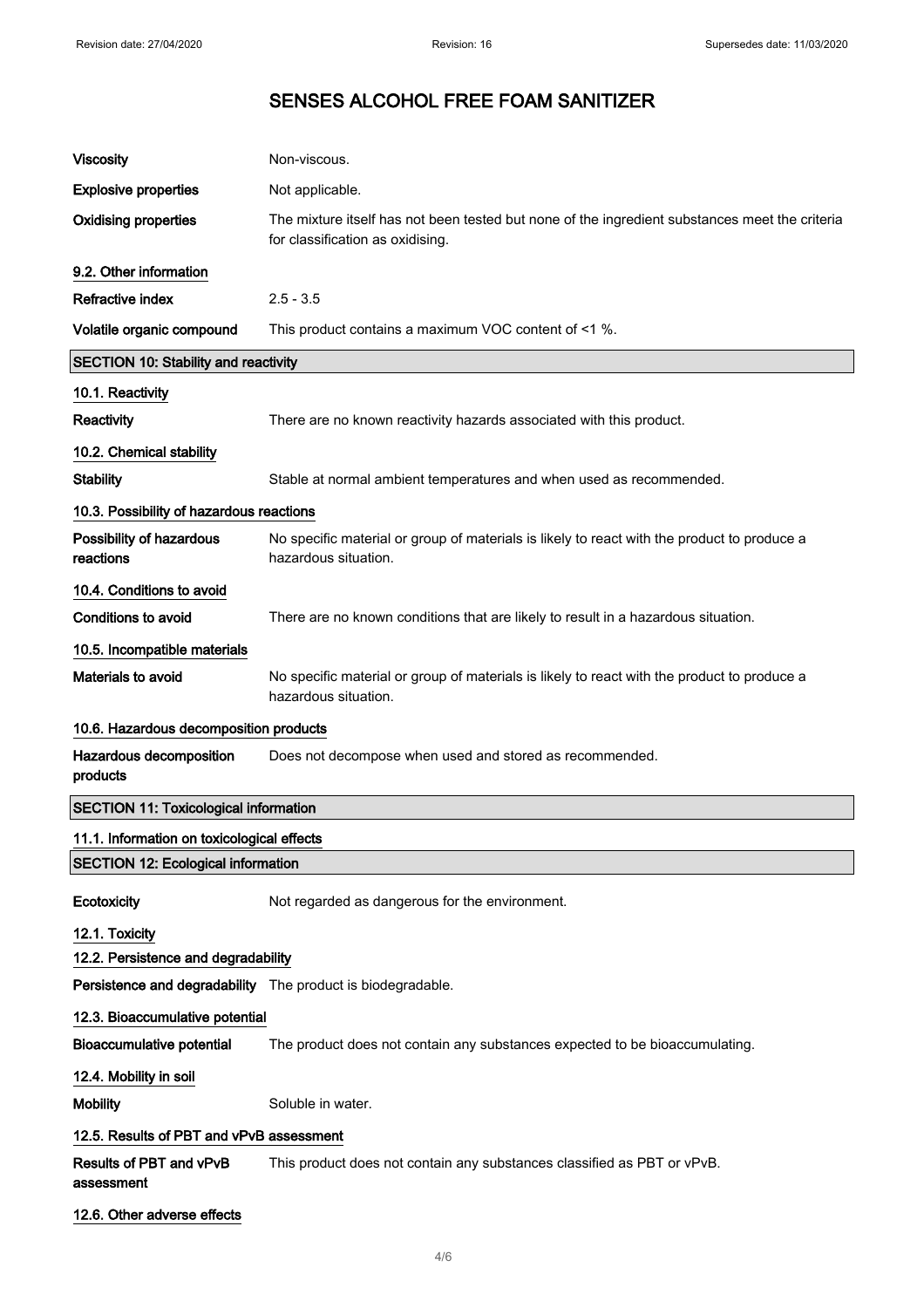| Other adverse effects                                                      | None known.                                                                                                                                                                                                         |
|----------------------------------------------------------------------------|---------------------------------------------------------------------------------------------------------------------------------------------------------------------------------------------------------------------|
| <b>SECTION 13: Disposal considerations</b>                                 |                                                                                                                                                                                                                     |
| 13.1. Waste treatment methods                                              |                                                                                                                                                                                                                     |
| <b>General information</b>                                                 | Dispose of surplus products and those that cannot be recycled via a licensed waste disposal<br>contractor.                                                                                                          |
| <b>Disposal methods</b>                                                    | Dispose of waste to licensed waste disposal site in accordance with the requirements of the<br>local Waste Disposal Authority. Discharge of small quantities to the sewer with plenty of water<br>may be permitted. |
| <b>SECTION 14: Transport information</b>                                   |                                                                                                                                                                                                                     |
| General                                                                    | The product is not covered by international regulations on the transport of dangerous goods<br>(IMDG, IATA, ADR/RID).                                                                                               |
| 14.1. UN number                                                            |                                                                                                                                                                                                                     |
| Not applicable.                                                            |                                                                                                                                                                                                                     |
| 14.2. UN proper shipping name                                              |                                                                                                                                                                                                                     |
| Not applicable.                                                            |                                                                                                                                                                                                                     |
| 14.3. Transport hazard class(es)                                           |                                                                                                                                                                                                                     |
| No transport warning sign required.                                        |                                                                                                                                                                                                                     |
| 14.4. Packing group                                                        |                                                                                                                                                                                                                     |
| Not applicable.                                                            |                                                                                                                                                                                                                     |
| 14.5. Environmental hazards                                                |                                                                                                                                                                                                                     |
| Environmentally hazardous substance/marine pollutant<br>No.                |                                                                                                                                                                                                                     |
| 14.6. Special precautions for user                                         |                                                                                                                                                                                                                     |
| Not applicable.                                                            |                                                                                                                                                                                                                     |
|                                                                            | 14.7. Transport in bulk according to Annex II of MARPOL and the IBC Code                                                                                                                                            |
| Transport in bulk according to Not applicable.<br>Annex II of MARPOL 73/78 |                                                                                                                                                                                                                     |

and the IBC Code

| SECTION 15: Regulatory information |  |
|------------------------------------|--|
|------------------------------------|--|

# 15.1. Safety, health and environmental regulations/legislation specific for the substance or mixture

EU legislation Regulation (EC) No 1907/2006 of the European Parliament and of the Council of 18 December 2006 concerning the Registration, Evaluation, Authorisation and Restriction of Chemicals (REACH) (as amended). Regulation (EC) No 1272/2008 of the European Parliament and of the Council of 16 December 2008 on classification, labelling and packaging of substances and mixtures (as amended). Commission Directive 2000/39/EC of 8 June 2000 establishing a first list of indicative occupational exposure limit values in implementation of Council Directive 98/24/EC on the protection of the health and safety of workers from the risks related to chemical agents at work (as amended).